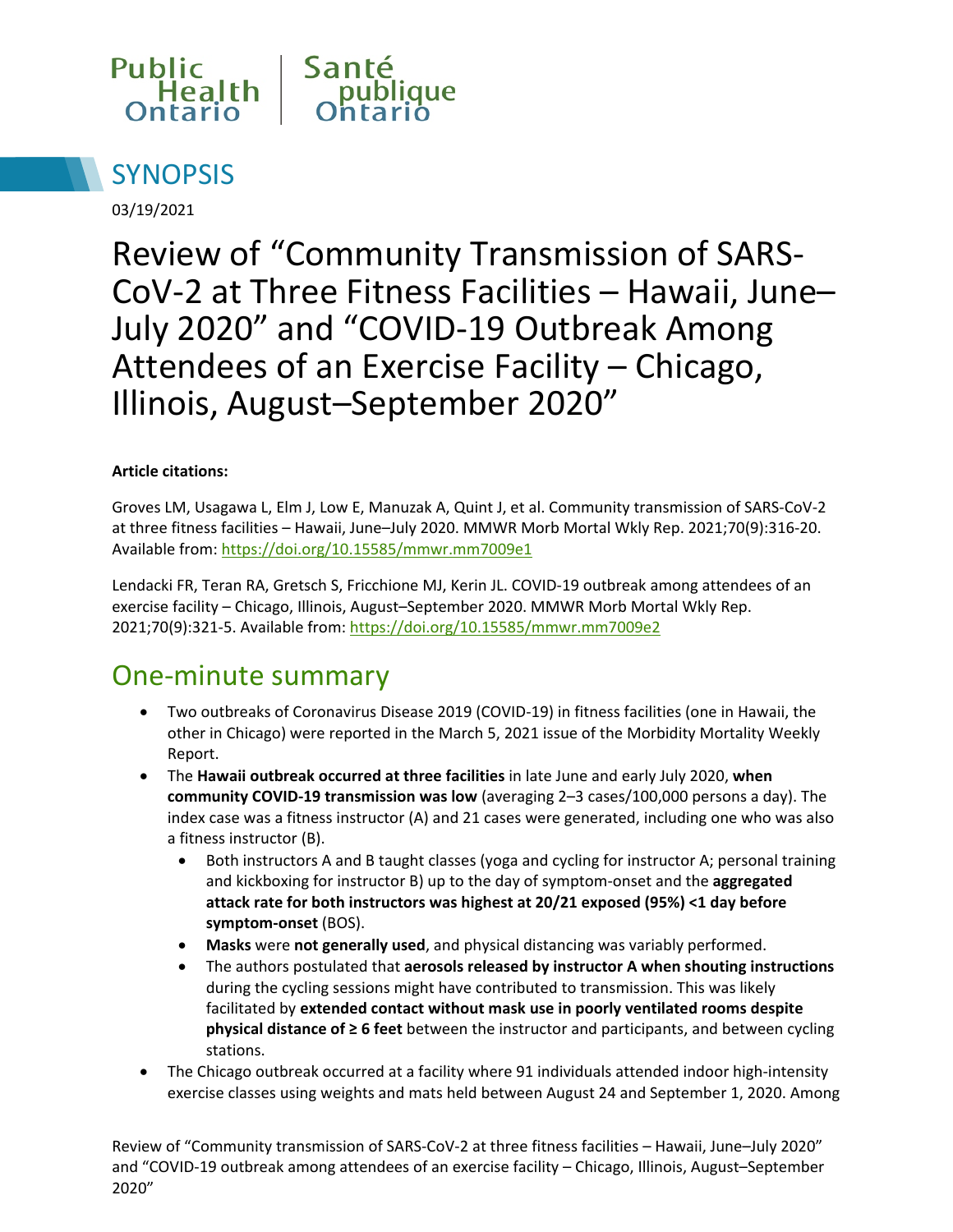the 81 attendees with test or interview data available, 55 cases (49 confirmed and 6 suspected) were identified.

- The Chicago Department of Public Health attributed the outbreak to the **large number of symptomatic or infectious attendees** (and possibly the **infrequent use of masks**) in class.
	- 43 individuals attended an exercise class during their estimated period of communicability, including 22 who attended despite experiencing symptoms and 3 who attended on the day of, or after, getting their positive test results.
	- Infrequent mask wearing, lack of physical distancing and participation in other social activities were reported more by cases than non-cases.
- The outbreak highlighted the **importance of quarantine while awaiting COVID-19 test results** and **avoidance of gatherings while individuals may be unknowingly infectious.**

# Additional information

### The Hawaii outbreak

- Instructor A reported onset of fatigue on the evening of June 29 with chills, body aches, headache and respiratory symptoms beginning the following day. Instructor A's COVID-19 test result was identified as positive on July 1. The number of cases (**attack rates**) among participants in the instructor's classes were:
	- 0 (**0%**) out of 27 participants exposed at a **1-hour yoga class** on June 27 (**60 hours BOS**). **Only instructor A wore a mask**.
	- 0 (**0%**) out of 4 participants exposed at a **1-hour spin class** only on June 28 (**38 hours BOS**). **No one was masked** and three large floor **fans directed at the participants** were on while **doors and windows were closed**. There was **≥ 6 feet distance** between instructor A and participants, and between cycling stations.
	- 10 (**100%**) out of 10 participants exposed at a **1-hour spin class** on June 29 (**4 hours BOS**) with the same setup as the day before. Six of these participants were also exposed on the June 28 class. **No one was masked.**
- Instructor B reported onset of body aches and sore throat on the evening of July 2. His COVID-19 test result was identified as positive on July 4 and he was later admitted to the hospital intensive care unit. The number of cases (attack rates) among participants in his classes were:
	- 0 (**0%**) out of 3 participants exposed at **1-hour personal training** classes on June 30 (**≥2 days BOS**). Everyone was masked but **only one caregiver maintained physical distance**.
	- 0 (**0%**) out of 3 participants exposed at **1-hour kickboxing classes** on June 30 (**≥2 days BOS); no one was masked** and **only one caregiver maintained physical distance**.
	- 1 (**25%**) out of 4 participants exposed at a **personal training class** on July 1 (**36 hours BOS**); **no one was masked**.
	- 1 (**50%**) out of 2 participants exposed at a **personal training class** on July 2 (**12 hours BOS**); **no one was masked**.
	- 9 (**100%**) out of 9 participants exposed at 3 **kickboxing classes and 1 personal training session** on July 2 (**<12 hours BOS**); instructor B was unmasked; **two participants were masked and both were infected**. Four of the nine participants (including one of the masked participants) were also exposed on the June 30 classes.
- Limitations to the data reported by the authors include: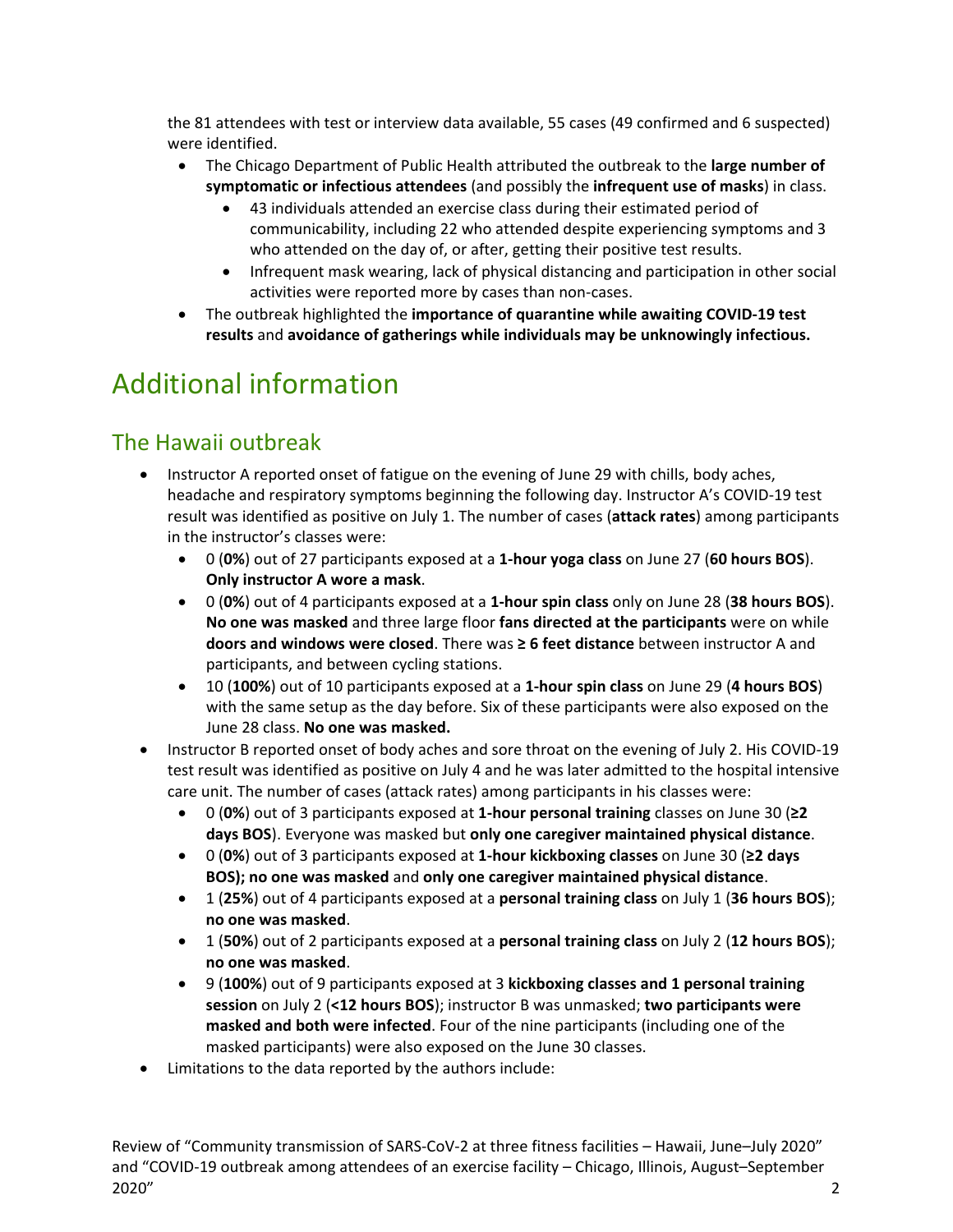- **Effects of cumulative exposure** (many participants attended multiple classes) were not taken into consideration as attack rates were calculated using the most recent exposure day.
- The number of COVID-19 cases might have been underestimated as many asymptomatic participants were not tested and testing might have been refused by some who were symptomatic.

#### The Chicago outbreak

- The median age of the 55 cases was 42 years (range: 29-55). No employee cases were identified.
- Symptom and outcome data were available for 47/55 cases:
	- 2 had visited the emergency department and 1 was hospitalized for 8 days without use of oxygen support. No one was reported to have died associated with the outbreak.
- Preventive measures in place during the outbreak:
	- reduced class capacity at ≤25% (10 to 15 persons)
	- mask use on entry but may be removed during exercise
	- temperature checks and symptom screening on entry
	- physical distancing of ≥ 6 feet
	- patrons bringing their own mats and weights
- A case-control analysis was performed on the behavioural data available for 42 attendees. Inclass behaviours reported more frequently by confirmed cases (n=32) than test-negative attendees (n=10) include:
	- Wearing mask for ≤60% of class time: 28 (87.5%) vs. 6 (60%); odds ratio (OR) = 4.5; 95% confidence interval (CI) = 0.6-32.2; P = 0.15.
	- Wearing mask for  $\leq 60\%$  of class time as observed by others: 29 (90.6%) vs. 7 (70%); OR = 3.9; 95% CI = 0.4-36.6; P = 0.27.
	- Practising physical distancing for ≤60% of class time: 2 (6.2%) vs. 1 (10.0%); OR = 0.6; 95%  $CI = 0.0 - 39.3$ ;  $P = 1.00$ .
- Although ventilation was not assessed, the facility was not designed for physical activities and ventilation may have played a role in transmission.
- The authors noted the temporal distribution of the cases and suggested a point source of transmission. However, no index case was identified; testing or interview data were missing from 10/91 attendees; at least 25% of cases with behavioural data had social contact outside of the classes; and a large number of confirmed or symptomatic attendees attended a class during their period of communicability.
- Limitations to the data reported by the authors include:
	- **Incomplete data** on symptoms, test results, in-class behaviour and the small cohort size limited accurate estimate of case counts and analysis of risk factors that might have contributed to the outbreak.
	- **Self-reported data** might be subject to recall and social desirability biases.
	- **Exposure outside of the exercise classes could not be ruled out** as genetic sequencing was not performed.

#### Common to both outbreaks

• Authors of both outbreak reports proposed the following measures to minimize the risk of COVID-19 transmission in fitness facilities:

Review of "Community transmission of SARS-CoV-2 at three fitness facilities – Hawaii, June–July 2020" and "COVID-19 outbreak among attendees of an exercise facility – Chicago, Illinois, August–September  $2020''$  3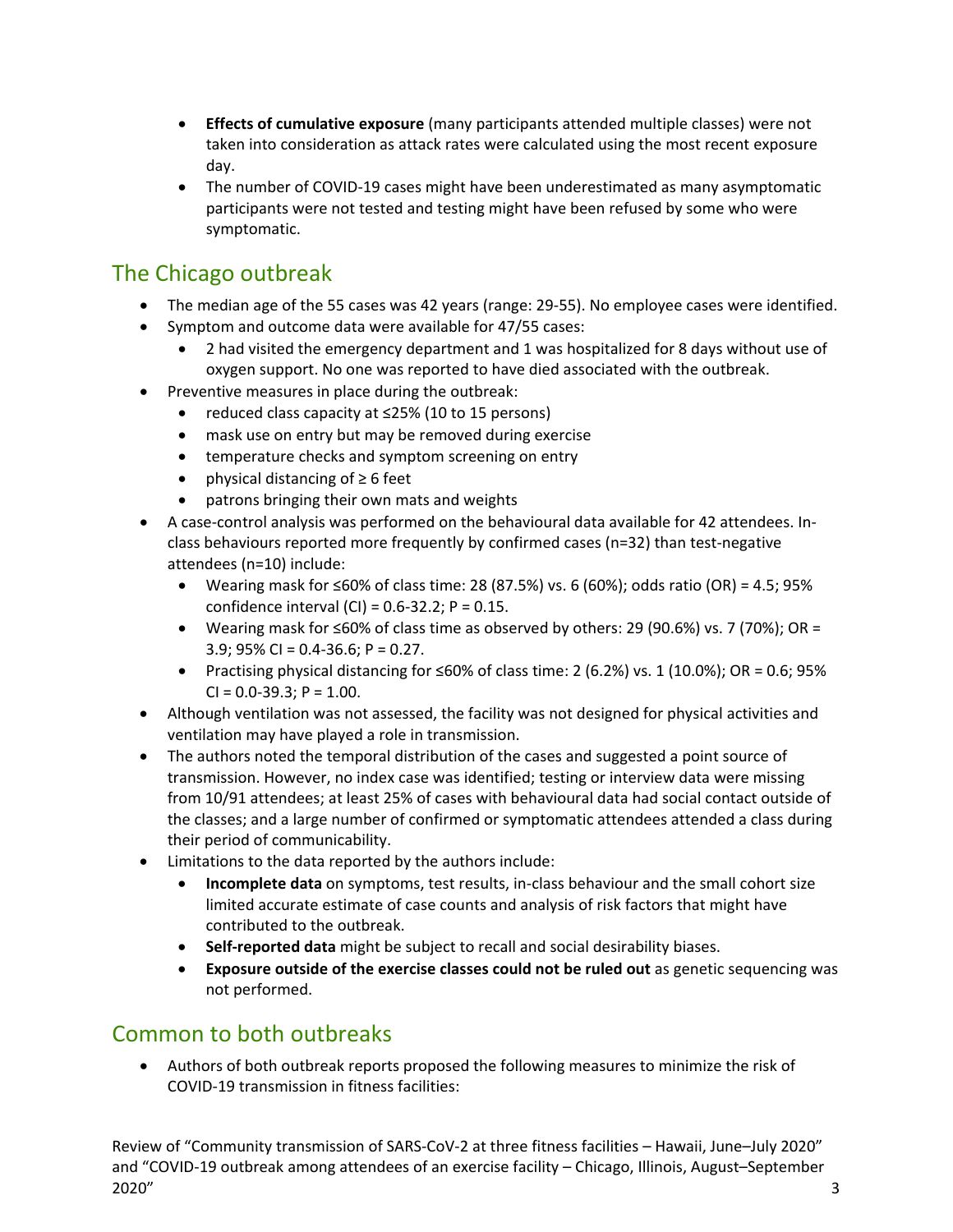- Every employee and patron should wear a mask, even during high-intensity activities when ≥6 feet apart.
- Ventilation should be improved by maximizing fresh air intake and optimizing heating, ventilation and air conditioning system filter efficiency; supplementary air filtration by portable units should be used as required; placement of portable ventilation units should be strategic to avoid direct blowing from one occupant to another.
- Consistent and correct mask use, and physical distancing should be enforced; physical contact, class size and crowded spaces should be limited.
- Infected employees and patrons should be reminded to stay home and away from others for ≥10 days after symptom-onset or after testing positive if asymptomatic, and to observe quarantine guidance after close contact with a person with COVID-19 while awaiting test results.
- Opportunities for hand hygiene should be increased.
- Moving exercise activities outdoors or conducting them virtually should be considered.

### PHO reviewer's comments

- Definitive evidence on the source(s) and routes of transmission of the two outbreaks is lacking given the uncertainty around local incidence of COVID-19 infections, constraints in testing availability, the lack of information on exposure beyond the fitness facilities (or noted social contact), and the extent to which environmental surfaces or individual behaviours (e.g., inadvertent or brief contact or close proximity) might have contributed to the transmission.
- For the spin classes of the Hawaii outbreak, airborne or long-range aerosol transmission likely played a higher role in this cluster than what is typically observed in the community, owing to a confluence of characteristics present, including no mask use, variable adherence to physical distancing, physical exertion/shouting, and prolonged contact indoors where ventilation was poor or suboptimal.
- Notwithstanding the uncertainties and the limitations mentioned in the outbreak reports, risk mitigation strategies which have been widely implemented with consistent evidence for efficacy were recommended as precautionary measures to safeguard public health and safety.
- Ventilation is a supportive measure to reduce the risk of COVID-19 transmission as the authors suggest, and inadequate ventilation has been associated with transmission. However, it is important to note that improvements in ventilation will not eliminate transmission risk, such as in situations of close contact and intense aerosol generation by infectious individuals.
- While wearing masks is an important public health measure to reduce COVID-19 transmission, wearing a mask in a fitness setting is likely less tolerable than regular mask use in an indoor setting. Further, effectiveness of masks as source control to contain aerosols released during forceful breathing requires further study as more aerosols may be produced, and the secure fit of the mask may be undermined by body movement. Regardless, in this context, any mask use is likely to reduce risk compared to no mask.

## Citation

Ontario Agency for Health Protection and Promotion (Public Health Ontario). Review of "Community transmission of SARS-CoV-2 at three fitness facilities – Hawaii, June–July 2020" and "COVID-19 outbreak among attendees of an exercise facility – Chicago, Illinois, August–September 2020". Toronto, ON: Queen's Printer for Ontario; 2021.

Review of "Community transmission of SARS-CoV-2 at three fitness facilities – Hawaii, June–July 2020" and "COVID-19 outbreak among attendees of an exercise facility – Chicago, Illinois, August–September 2020" 4